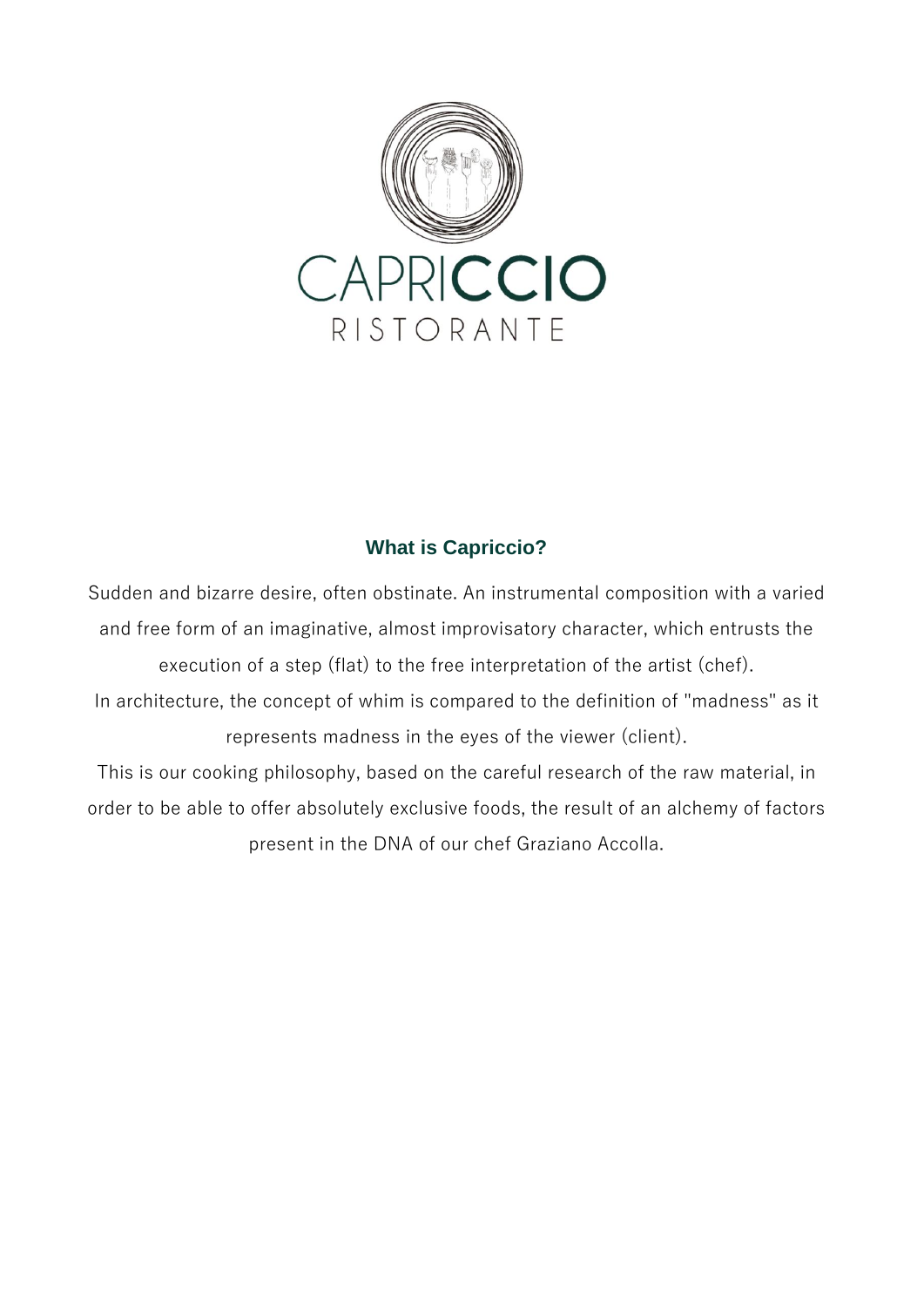According to REGULATION (EU) No 1169/2011 OF THE EUROPEAN PARLIAMENT AND OF THE

COUNCIL of 25 October 2011 on the

provision of food information to consumers.Do you have a Food Allergies or Intolerances? Food sold here may contain or have into

contact with follow substances or products causing allergies or intolerances:

1. Cereals containing gluten, namely: wheat, rye, barley, oats, spelt, kamut or their hybridised strains, and products thereof;

2. Crustaceans and products thereof;

- 3. Eggs and products thereof;
- 4. Fish and products thereof;
- 5. Peanuts and products thereof;
- 6. Soybeans and products thereof;
- 7. Milk and products thereof (including lactose);

8. Nuts, namely: almonds (Amygdalus communis L.), hazelnuts (Corylus avellana), walnuts (Juglans regia), cashews (Anacardium occidentale),

pecan nuts (Carya illinoinensis (Wangenh.) K. Koch), Brazil nuts (Bertholletia excelsa), pistachio nuts (Pistacia vera), macadamia or Queensland

nuts (Macadamia ternifolia), and products thereof, except for nuts used for making alcoholic distillates including ethyl alcohol of agricultural origin;

9. Celery and products thereof;

10. Mustard and products thereof;

11. Sesame seeds and products thereof;

12. Sulphur dioxide and sulphites at concentrations of more than 10 mg/kg or 10 mg/litre in terms of the total SO2 which are to be calculated for

products as proposed ready for consumption or as reconstituted according to the instructions of the manufacturers;

13. Lupin and products thereof;

14. Molluscs and products thereof.

Let us know, if there is any food that may cause an allergic reaction. If you would like to know the ingredients of any food sold here, a member of staff will be happy to assist you.

### Please ask before you order.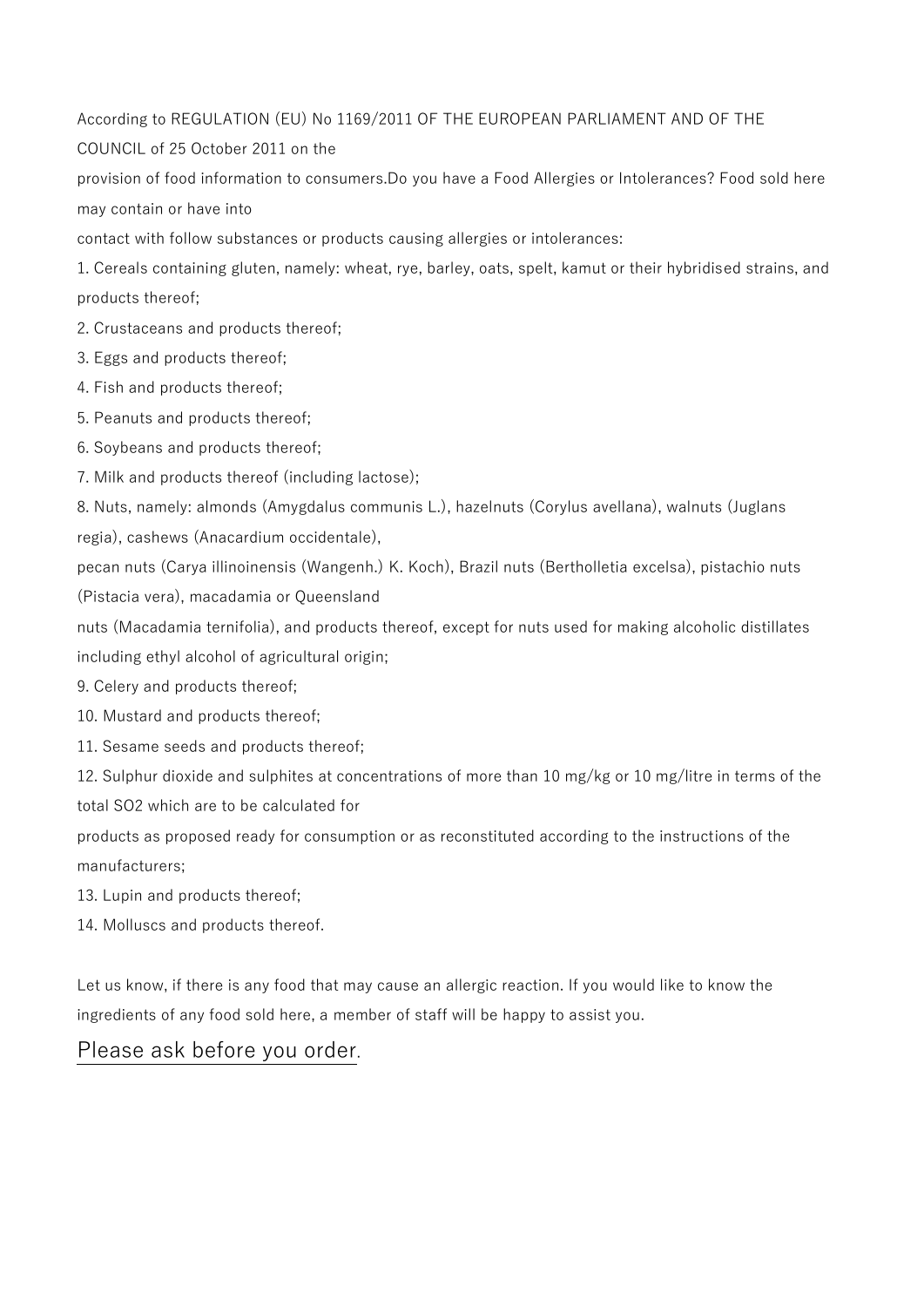To enjoy fully the philosophy of our kitchen chef recommends every guest order at least two of our courses or tasting menu

| Tentazioni                                                 | 50€ |
|------------------------------------------------------------|-----|
| Emozioni                                                   | 60€ |
| Enjoy                                                      | 80€ |
| For a quick and easy lunch we recommend the business lunch | 25€ |
| (Starter, pasta, petit four) Public holiday excluded       |     |

| Water                                | 4€ |
|--------------------------------------|----|
| Espresso                             | 2€ |
| Tea                                  | 3€ |
| Cover charge (excluded tasting Menu) | 3€ |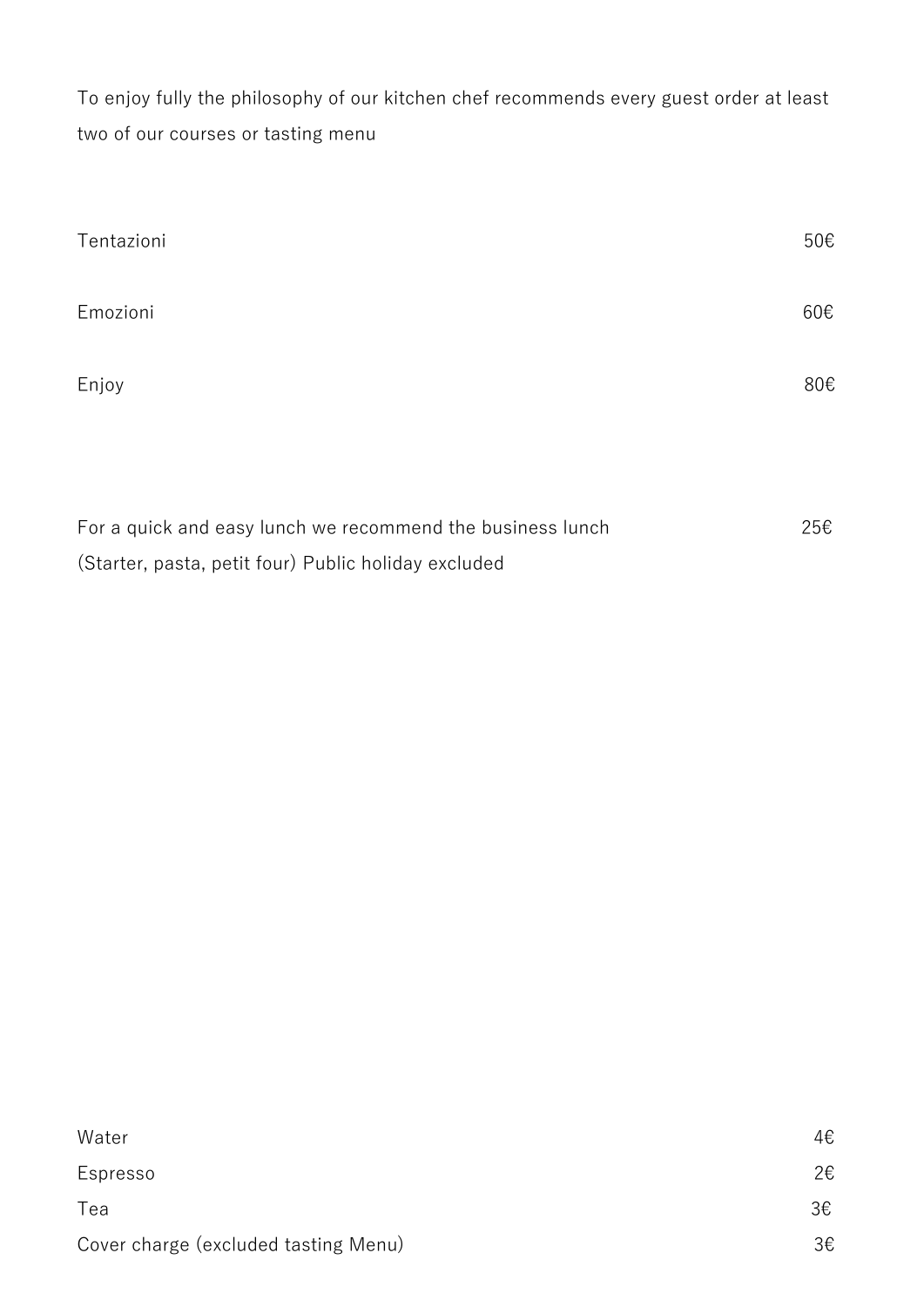Tasting menu:

## **Emozioni**

Focaccia with raw fish, lemon and parsley sauce

Mullet, Amatriciana sauce, red chard

Linguine drawn in bronze, garlic, oil, smoked cod bottarga, lemon zest

Catch of the day, mango sauce, Belgian endive

Dessert

We invite our customers to notify at the staff of some allergies or intolerances

The tasting menu must be the same and ordered by everybody at the table, they are not divisible.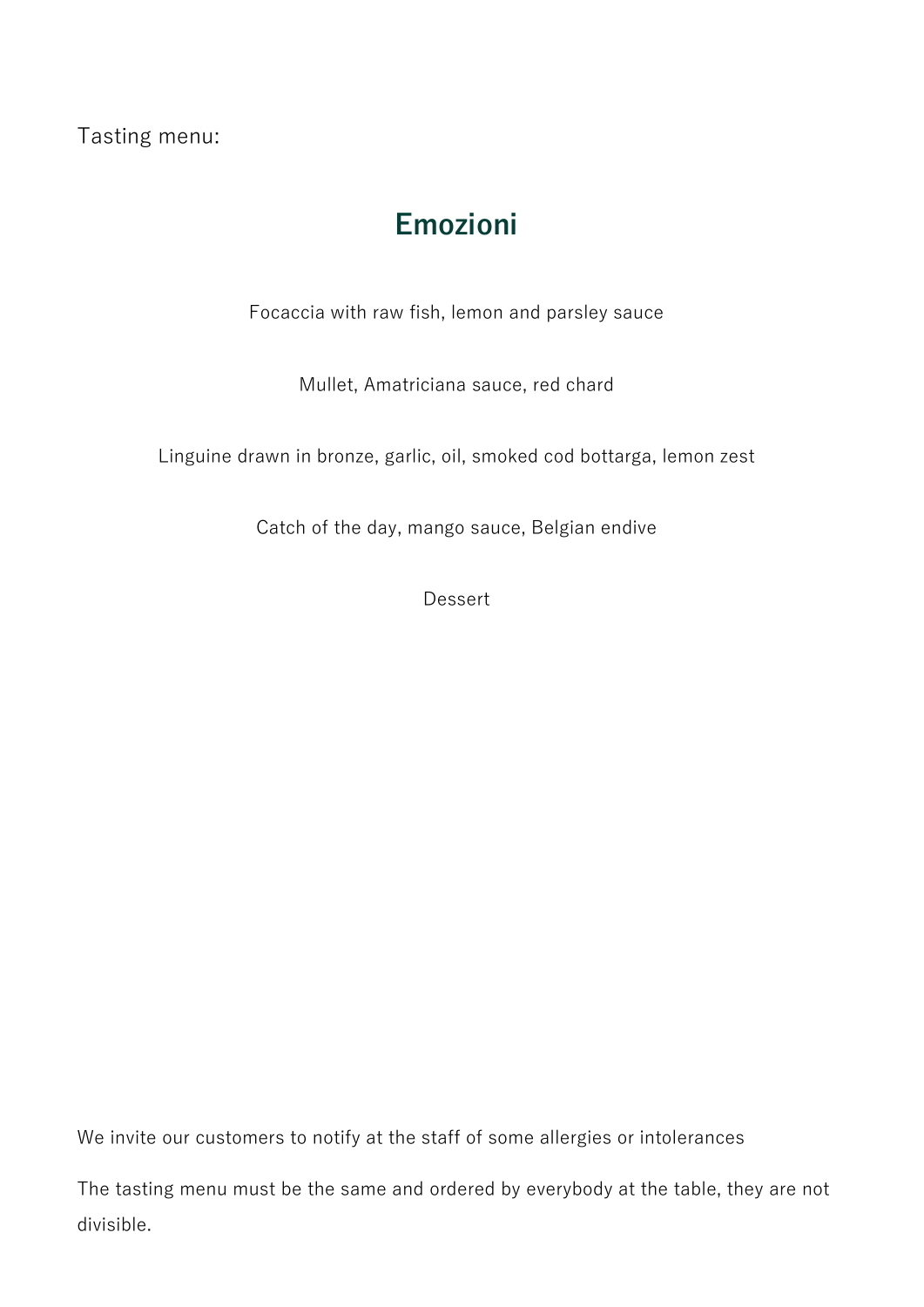Tasting menu:

# **Tentazioni**

Sea bream, fennel cream, orange salad, green beans

Fusillone, charcoal marinated mackerel, red turnip, goat's milk mousse

Catch of the day, long zucchini, parsnip, baby carrots

Dessert

The tasting menu must be the same and ordered by everybody at the table, they are not divisible.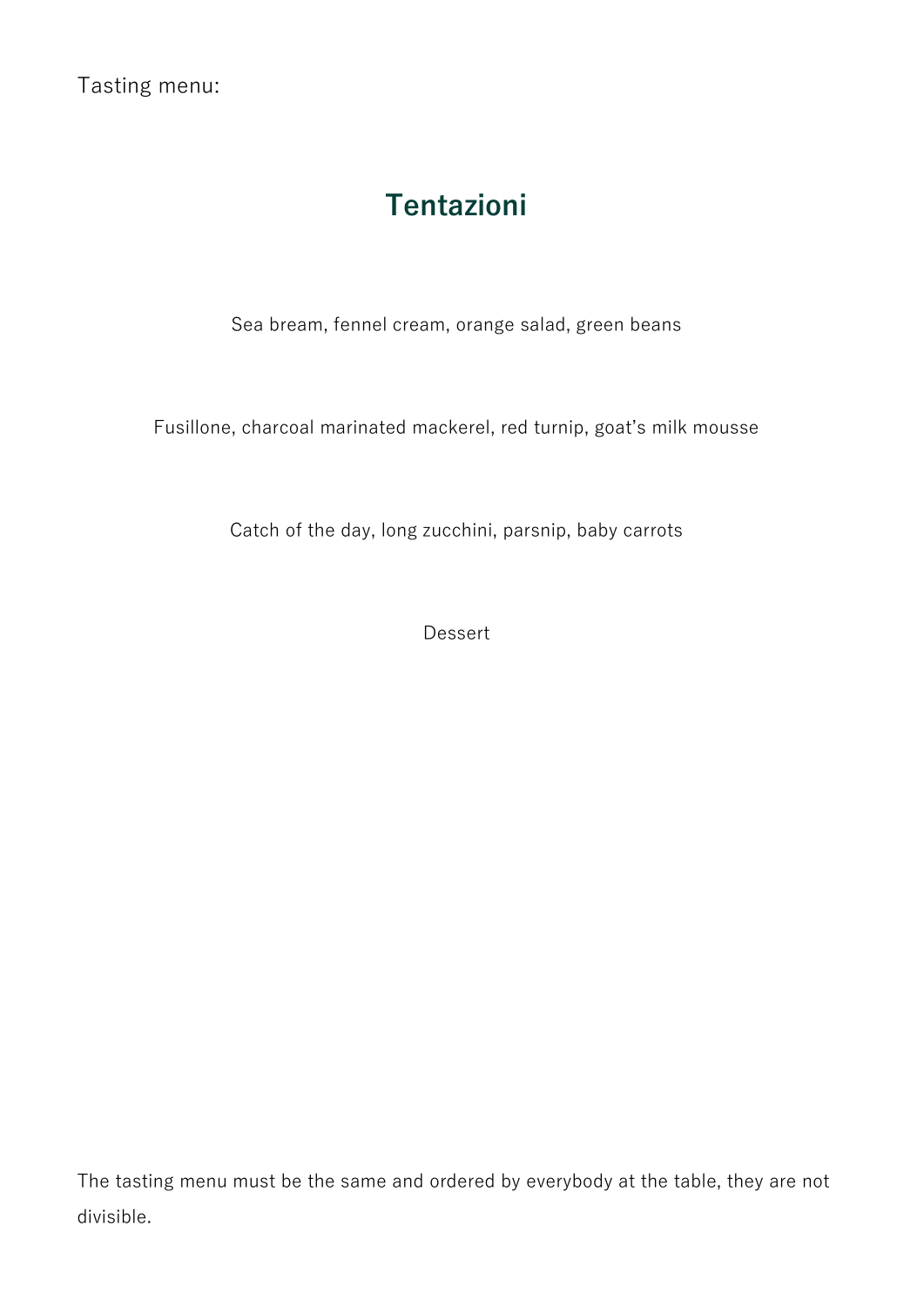Tasting menu:

# **Enjoy**

Free hand menu of the chef

8 courses

The tasting menu must be the same and ordered by everybody at the table, they are not divisible.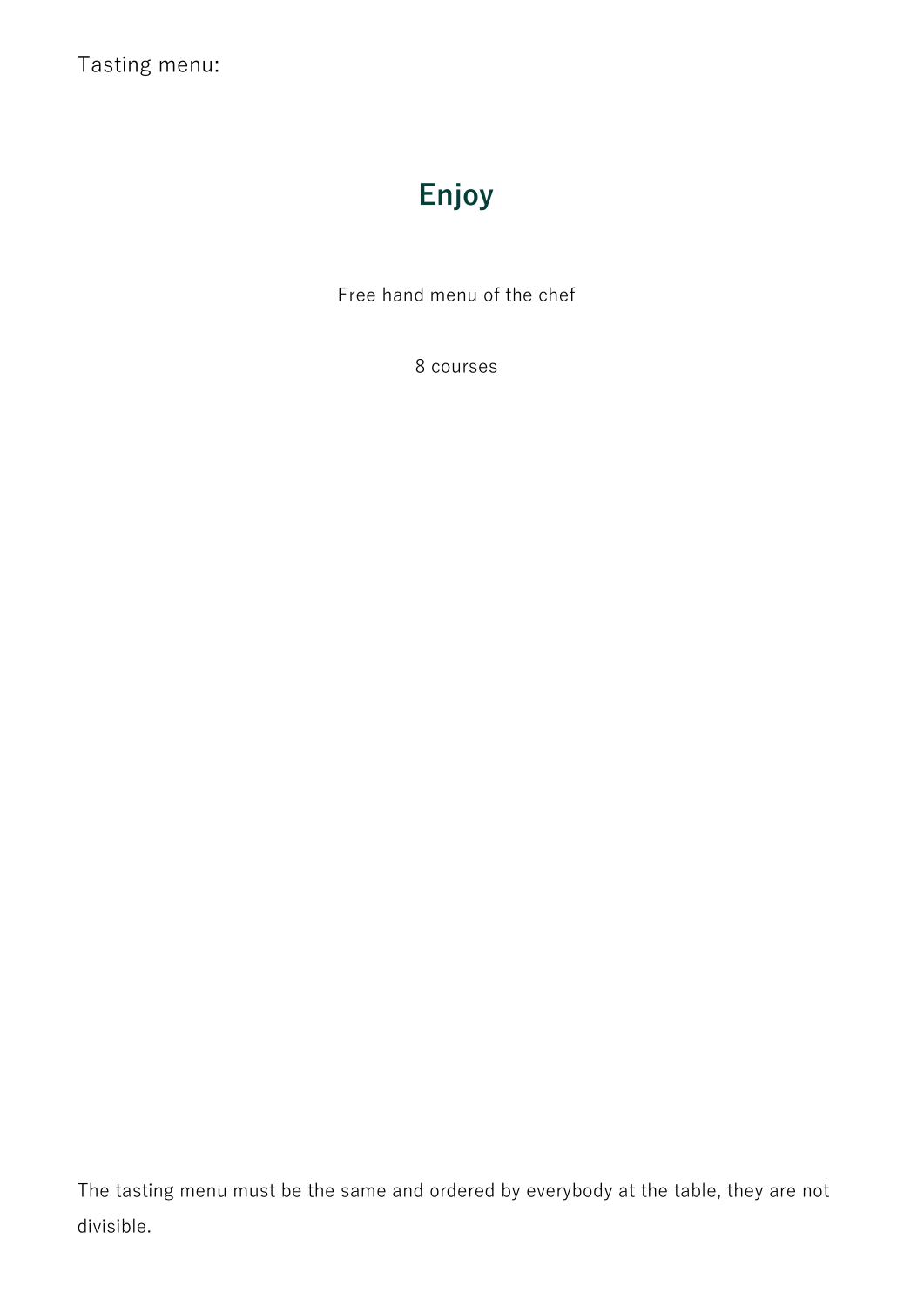## **Starter**

| Focaccia with raw fish, lemon and parsley sauce        | 22€ |
|--------------------------------------------------------|-----|
| Tuna tartare, mustard, crispy capers, pickled onion    | 18€ |
| Tuna, sweet and sour onion, butter potato, asparagus   | 18€ |
| Mullet, Amatriciana sauce, red chard                   | 18€ |
| Sea bream, fennel cream, orange salad, green beans     | 18€ |
| Cockerel, Venetian liver cream, chicory, tomato confit | 18€ |
| Pigeon, coffee emulsion, raspberry                     | 20€ |

# **First courses**

| Linguine drawn in bronze, garlic, oil, smoked cod bottarga, lemon zest                                  | 20€ |
|---------------------------------------------------------------------------------------------------------|-----|
| Fusillone, charcoal marinated mackerel, red turnip, goat's milk mousse                                  | 20€ |
| Busiate, tuna sauce, semi-aged pecorino cheese fondue, muffled crumb                                    | 20€ |
| Calamarata, beaten veal, semi-aged pecorino cheese fondue, broccoli                                     | 20€ |
| Fresh pasta bundles filled with roasted potato cream,<br>sausage, cauliflower cream, black olive powder | 20€ |